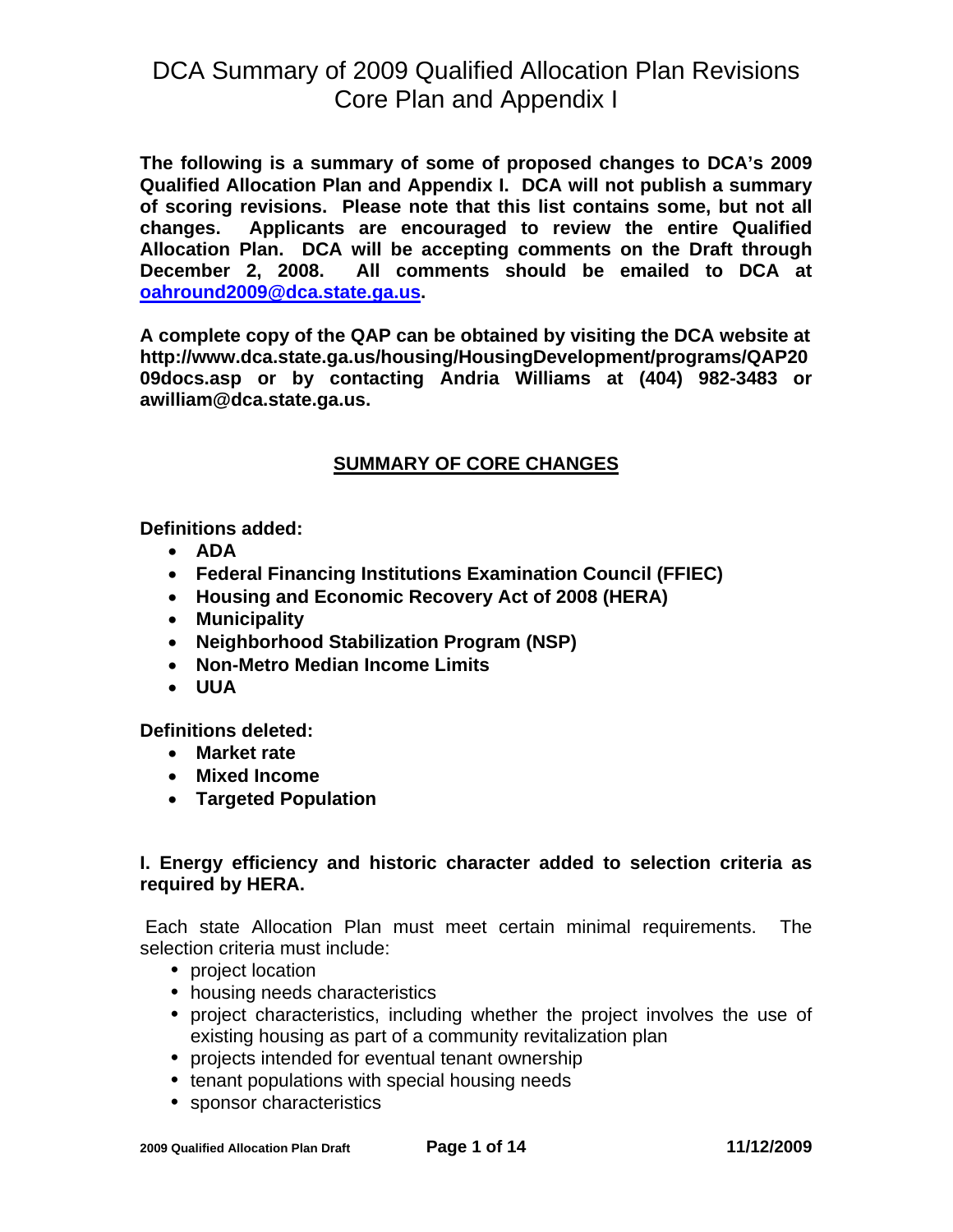- tenant populations of individuals with children
- public housing waiting lists
- energy efficiency
- historic character

### **II. Project caps increased from existing \$850,000 to \$950,000 for Tier I Developers.**

No project will be awarded more than Eight Hundred and Fifty thousand dollars (\$850,000) of Georgia's annual Federal Credit authority and an equal amount of State Credit authority except projects with a Tier One Development team will be awarded no more than \$950,000 per project.

**III. Three different set asides added, Preservation, Special Needs and Supplemental**. Preservation Points and Special Needs points were eliminated. A list of priorities is included in the set aside. DCA's Office of Special Housing Initiatives will designate projects for the special needs set aside. The Supplemental set aside is a non competitive pool that can be used to handle workouts of projects that have DCA resources such as HOME and State Housing Trust funds at risk as well as assisting projects that have been selected for funding but are experiencing difficulties in syndicating credits due to the fluxuating credit market.

*3. Preservation Set Aside - Up* to \$1.5 million of federal credits or three projects will be set-aside for the preservation of affordable housing projects meeting one or both of the following criteria:

An existing tax credit property which is in the fourteenth or  $15<sup>th</sup>$  year of the Compliance Period or the Extended Use period. The partnership's tax returns for the first and last years of the period in which credits were claimed must be provided, along with the appropriate IRS Forms 8609. If the applicant is seeking acquisition credits, a legal opinion stating that all of the buildings in the project will have met the Compliance Period by December 31, 2009 and that the property is eligible for acquisition credits must be attached.

• Projects under development by a local public housing authority using replacement housing factor (RHF funds or a loan secured by the assets and or capital funds of the PHA) as the primary source of financing.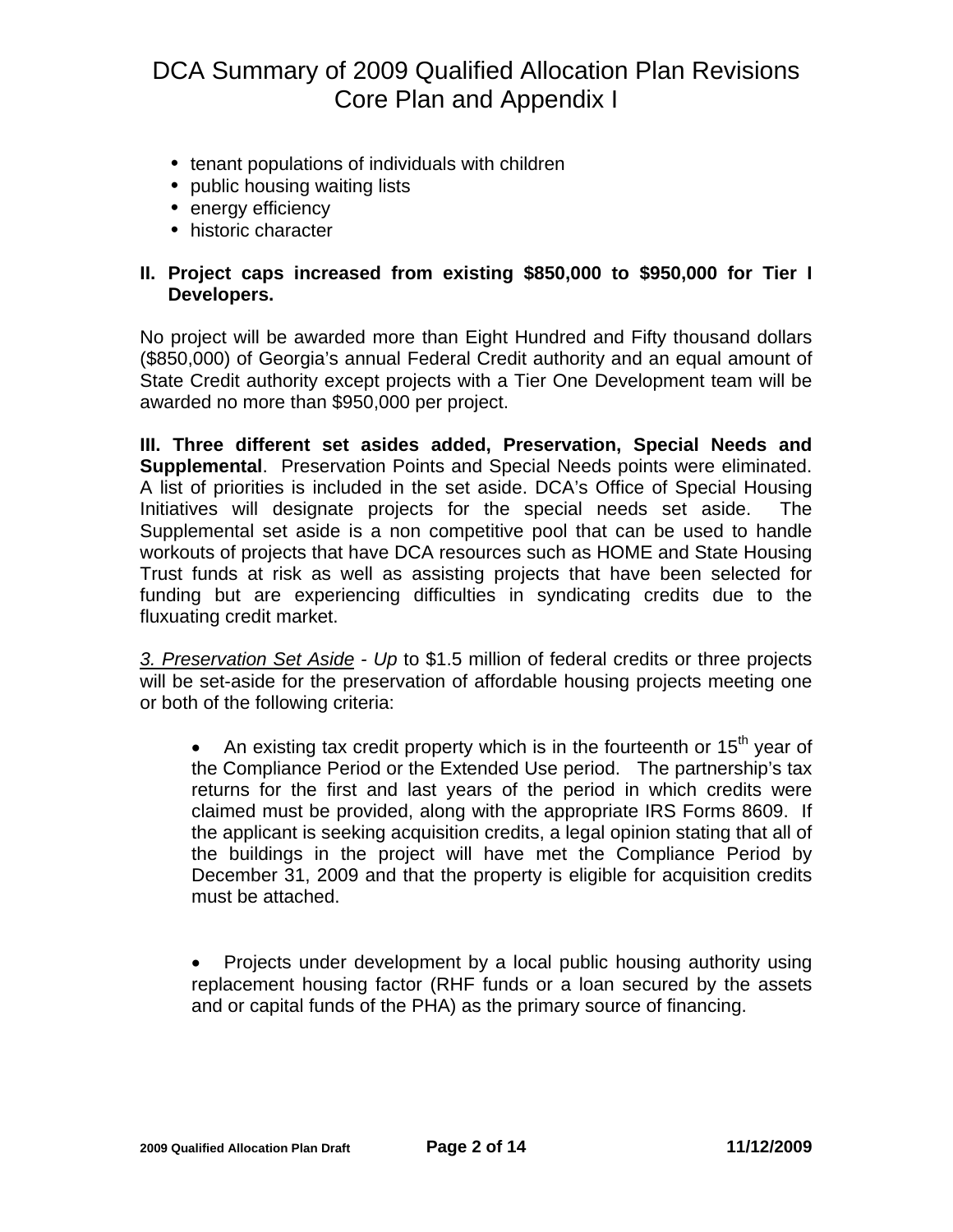• Existing U.S. Department of Agriculture, Rural Development (RD) projects with Section 515 financing and project based rental assistance for at least fifty percent (50%) of the units.

• Projects that have a Project Based Section 8 contract but are eligible to opt out of that contract with a one year notice to tenants. To be eligible to opt out, the Contract must be out of its original term and in a renewal period of five years or less.

• Existing HUD Section 236 projects. The Interest Reduction Payment (IRP) must be decoupled from the Section 236 agreement if housing credits are awarded (exceptions may be permitted on a case-by-case basis). The affordability requirements indicated in the Section 236 agreement must also be maintained for the property.

• Any other affordable non public housing project that has existing funding from HUD is severely deteriorated and has been designated by HUD as a preservation project that is in danger of losing its affordability.

In order to qualify for this set aside, projects must not have outstanding or uncured major noncompliance issues. If insufficient projects are within the scoring range for selected projects, DCA may elect to select a lower scoring project that meets the requirements of the set aside. The preservation projects are listed in the order of their priority for DCA.

(DCA may determine, in its sole discretion, that projects that are occupied, have long term affordability restrictions and which are in substantially good condition are not in danger of losing affordability and are not eligible for this set aside).

**Note:** Selected projects may count for more than one set aside.

*4. Special Needs* **-** Up to \$950,000 will be set-aside for projects with a commitment of funds from DCA's Office of Special Housing Initiatives Permanent Supportive Housing Program. In order to be considered for this set aside, the applicant will need to provide a commitment for Office of Special Housing Initiatives funds. If more than one project meets the requirements of this set aside, the Office of Special Housing Initiatives will designate the project that will be selected for the set aside.

*5. Supplemental Set-Aside* **-** Up to \$2 million will be set aside for projects previously funded by DCA. Allocations made under this set-aside can be up to \$600,000 for any one project and shall be made outside of the competitive process and funding rounds. Requests for more than this amount shall be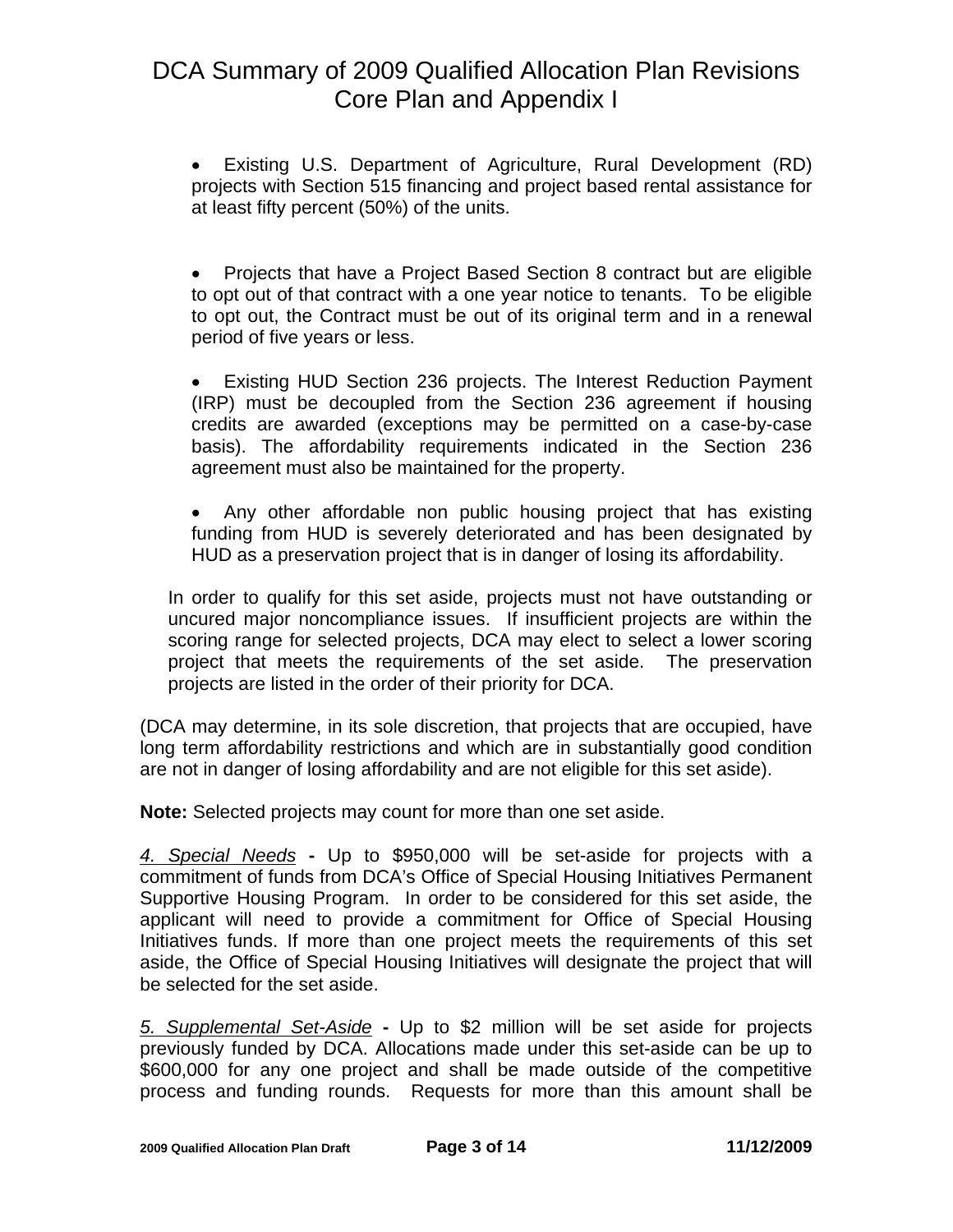handled through the competitive rounds and process. Requests under this setaside will be granted at the sole discretion of DCA for projects which meet one or more of the following criteria:

• 2008 funded projects which have incurred or face substantial unforeseen cost increases;

• 2008 funded projects which have incurred an unanticipated reduction in equity yield on the sale of the tax credits;

• DCA projects funded prior to 1999 which have a HOME Loan, State Housing Trust Fund loan, or other DCA resources and that have physical issues which cannot be remedied through normal workout processes and which pose a threat to the continued affordability of the project and the loss of the resources.

• Other extraordinary needs based on the current volatile economic market as determined by DCA.

Any amounts remaining in this set aside at the announcement of 2009 awards will be utilized in the general pool for 2009 projects.

### **IV. Ten percent test limit extended to 12 months as allowable under HERA.**

To qualify for 9% Credits, a building generally must be placed in service during the year in which it receives an allocation. An exception is provided in the case where the Owner has expended more than ten percent (10%) of the reasonably expected basis in the building (the "Ten Percent Test") no later than twelve (12) months after the Carryover Allocation. No project can receive more than one Carryover Allocation of 2009 Credits.

### **V. 30% Boost as allowed by HERA**

- Rural projects that can be structured to be debt free with the boost
- Majority Special Needs projects that have a commitment of funds from DCA's Office of Special Housing Initiatives PSHP or have been designed by DCA's Office of Special Housing Initiatives as meeting their criteria
- Historic Rehab projects qualifying for historic rehab credit scoring
- Projects that are designated by DCA as obtaining a high degree of sustainability through incorporation of energy efficiency components and Green Building techniques. (Projects that have or will obtain Leeds ND or Community Sustainability certification are automatically entitled to the boost. Projects not enrolling in these certifications will need to seek preapplication approval of their requests for the boost.)
- Projects located in Presidentially Declared Disaster areas
- Extraordinary financial circumstances which require the boost to ensure the continued feasibility of a project as approved by DCA.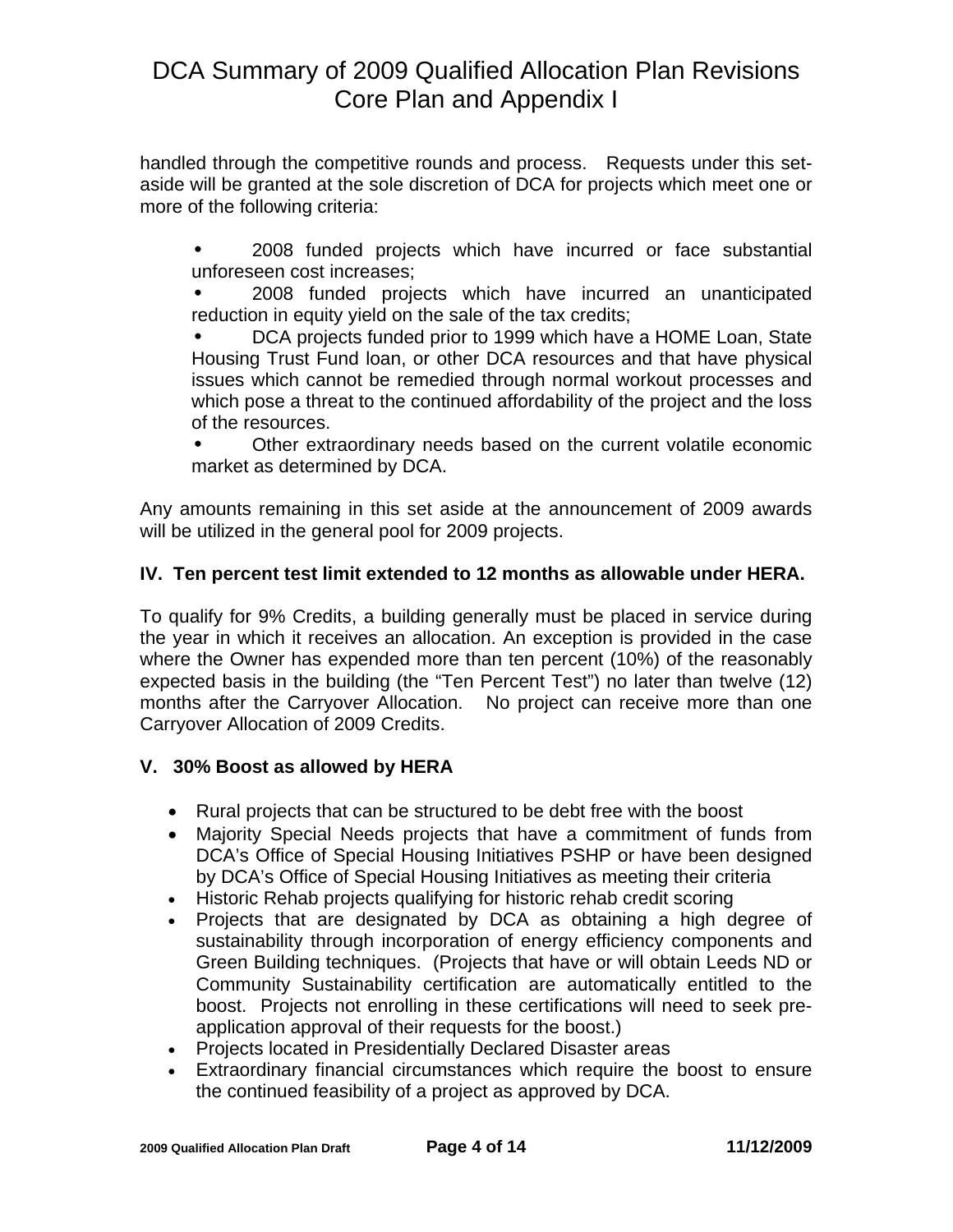### **VI. Additional Credits deleted.**

#### **VII. Added Clause regarding economic uncertainty.**

The current economic volatility has resulted in significant legislative and policy changes in the administration of the Tax Credit Program. DCA expects this volatility to continue through the 2009 competitive round. It is impossible to foresee or estimate the impact that economic and legislative changes may have in meeting the challenges of developing, owning and managing affordable tax credit housing projects. DCA reserves the right to make changes necessitated by both economic volatility and legislative changes that have a negative impact on our program and projects. These changes include but are not limited to forwarding commitment of funds, increasing projects caps to ensure continued viability, release of DCA restrictions, awarding of additional credits and modifications to underwriting criteria.

#### VIII. **Pre-application process for HOME Loans**

DCA will require Applicants seeking HOME funds for use with Tax Credits to submit a HOME pre-application. An initial Reservation of HOME funds will be made to eligible applicants prior to Application Submission Day. Additional information regarding the initial Reservation process will be posted at a later date. DCA will take into consideration the following factors as well as additional factors outlined in the pre-application procedures in determining the initial Reservations:

- Project Location
- CHDO requests
- Rural Projects
- Other project debt
- Developer capacity and experience
- HOME experience
- Project risk

IX. HOME CHDO Set-aside deleted.

### X. **Underwriting policy changes**

### • **Annual Operating expense minimum increased.**

Annual budgeted Operating Costs, excluding reserve contributions, must be no less than three thousand six hundred dollars (\$3,600) per unit for urban projects,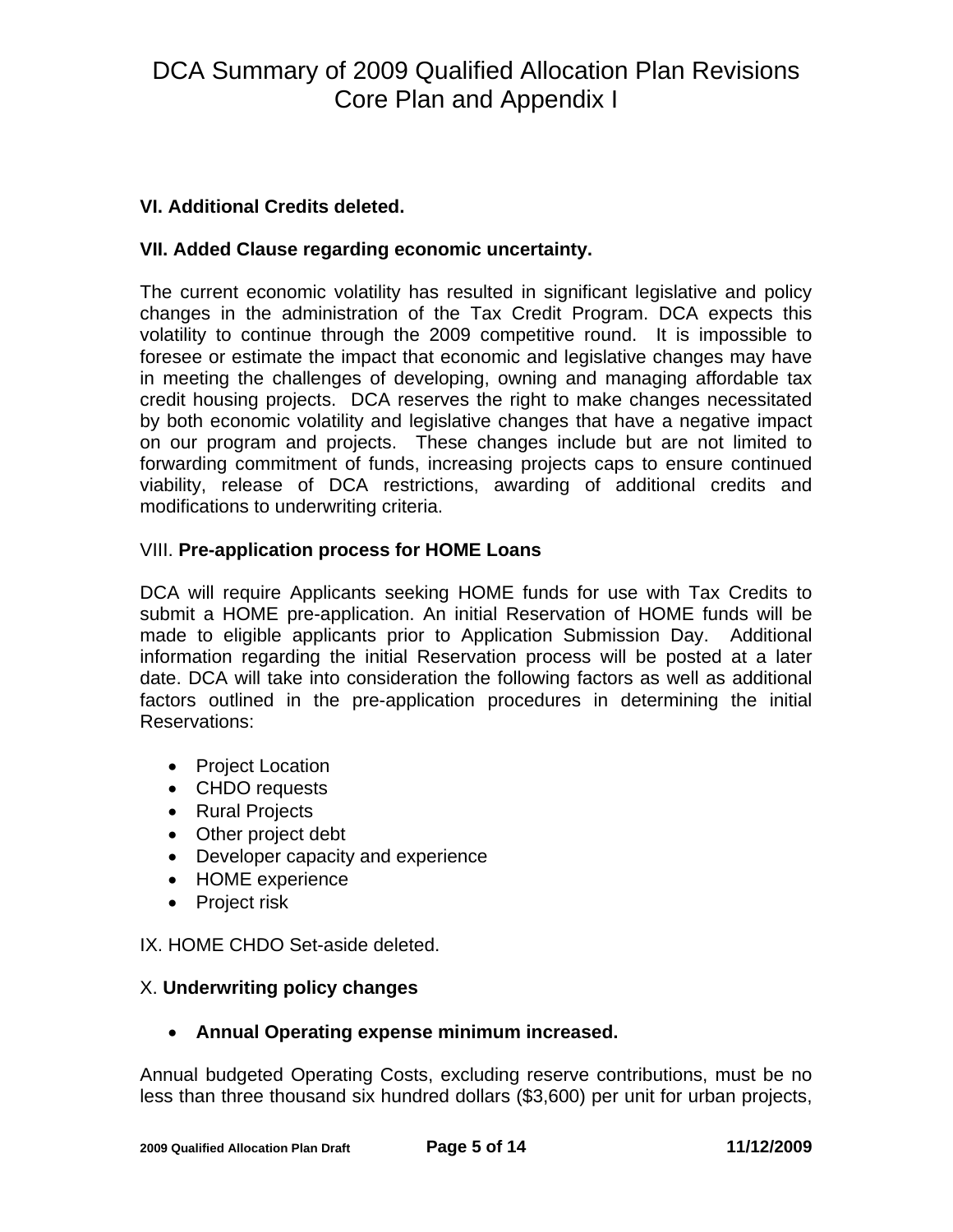three thousand dollars (\$3,000) for non-MSA rural projects, and three thousand dollars (\$3,000) for projects that include USDA loans as a funding source.

### • **Flexible debt coverage requirements for rural projects.**

While DCA does not have a cap on the DCR, projects that have DCR's that exceed 1.50 for rural projects or 1.40 for urban projects may be subject to additional scrutiny to ensure they are not over subsidized. DCA does recognize that rural deals will typically have higher debt coverage at the beginning of the compliance period in order to remain feasible over the fifteen years. Documentation to support these higher debt coverage ratios should be provided.

### • **No debt deals allowed.**

No-debt deals are allowed but will be subject to additional scrutiny from DCA. Projects submitted with no debt will not have a DCR but will be required to cash flow without having an undue profit. This will be determined by a ratio of Effective Gross Income to Total Annual Expenses (including reserve for replacement). A ratio of 1.05 shall be the minimum required to be considered feasible by DCA in Years 1-15

### • **Increased developer fee for rural sustainable projects***.*

(Rural deals that incorporate a high degree of sustainability components into their design, may be eligible for a 20% developer fee, however, must seek pre-approval by DCA)

### • **Identity of Interest between General Contractor and any Project Participants.**

If there is an Identity of Interest between any Project Participant and the contractor, a third party front-end analysis of the construction cost must be submitted by the selected Applicant with their plans and specifications. Additionally, industry standards for such Owner-provided construction services shall be used to determine reasonableness for the services.

### • *Identity of Interest – Land Purchase***.**

For Applications where there is an Identity of Interest between the buyer and the seller for any site within the project, an appraisal no more than 6 months old and prepared by a certified appraiser must be submitted with the Application as a basis for the determination of the appropriate sales price. The appraisal must be prepared in accordance with DCA Appraisal Guide and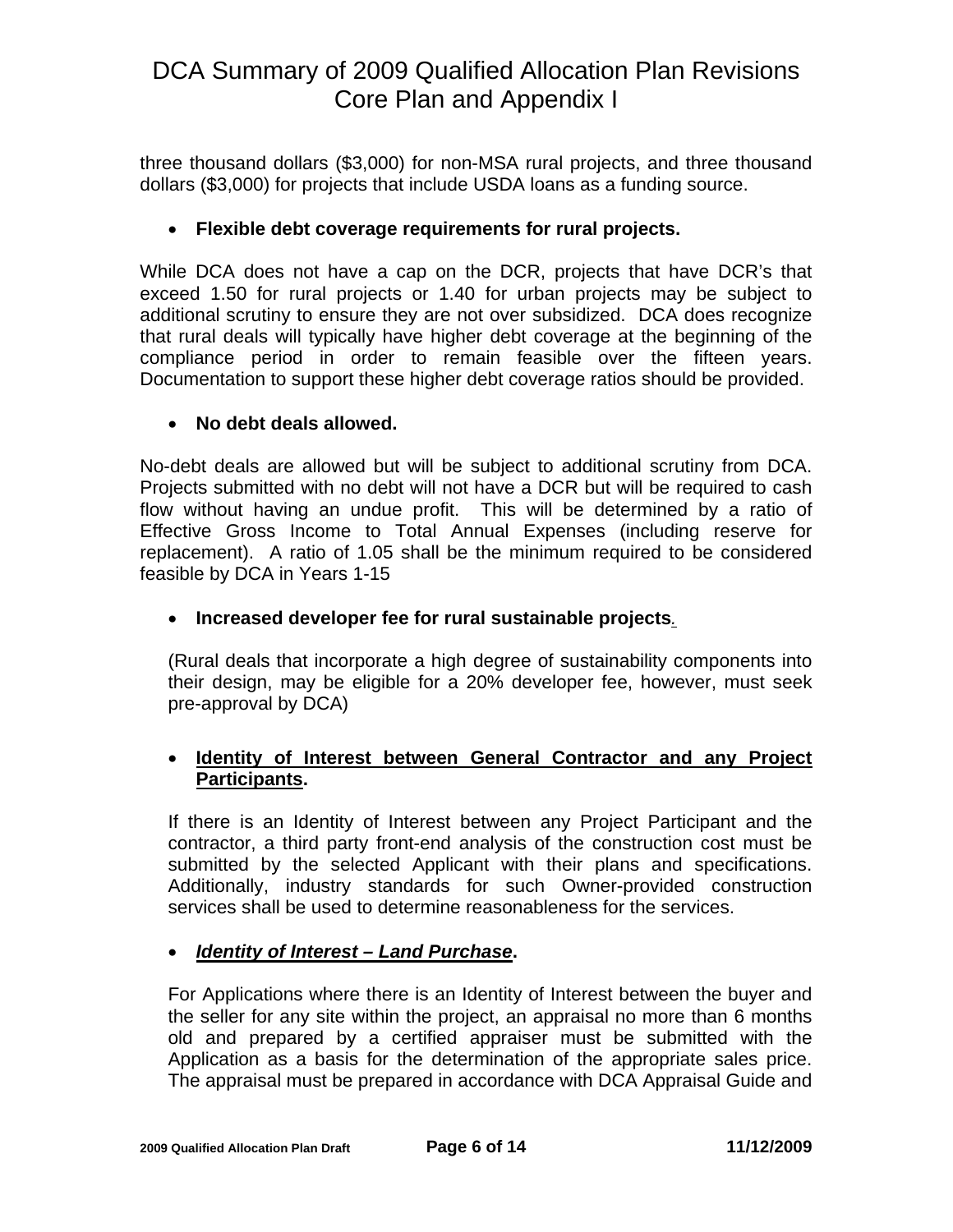must provide separate valuations for the land and existing buildings. The allowable land value will be determined by DCA at its discretion.

DCA policy requires that the Applicant obtain an appraisal of the value of a property if there is an identity of interest between the buyer and the seller. DCA will carefully scrutinize the sales price of land between related parties to ensure that the value has not been inflated. While the appraisal will be an indication of fair market value, DCA will consider tax values as well as actual sales price established as indicative of the value of a property. All property values shall associate a land value as well as a value for the improvements. The appraisal shall conform to USPAP standards.

Properties which have been in the control of the applicant or a related party for a period of three (3) years or less will generally be valued at the acquisition cost at the time the related party obtained initial site control. Properties that have been rezoned, subdivided or modified will not be deemed to be of higher value based on the actions taken by the owner/ applicant or any related party.

### • **Mandatory funding of operating deficit reserve for tax credit projects (formerly only required for HOME).**

All developments must budget for and fund an operating deficit reserve in an amount of no less than four times the secured monthly debt service to lenders plus no less than four months projected operating expenses.

### **XI. Projects: Deleted Targeted Population Developments**

### **XII. Pre-Applications Submissions:**

- Market Study deleted
- Environmental deleted
- HOME/HUD Site and Neighborhood Standards deleted
- Eligibility for Credit under the Nonprofit Set-Aside deleted
- Redevelopment/Revitalization Plans deleted
- Special Needs Units deleted
- Per Unit Cost Waivers deleted
- Targeted Population Project Waiver deleted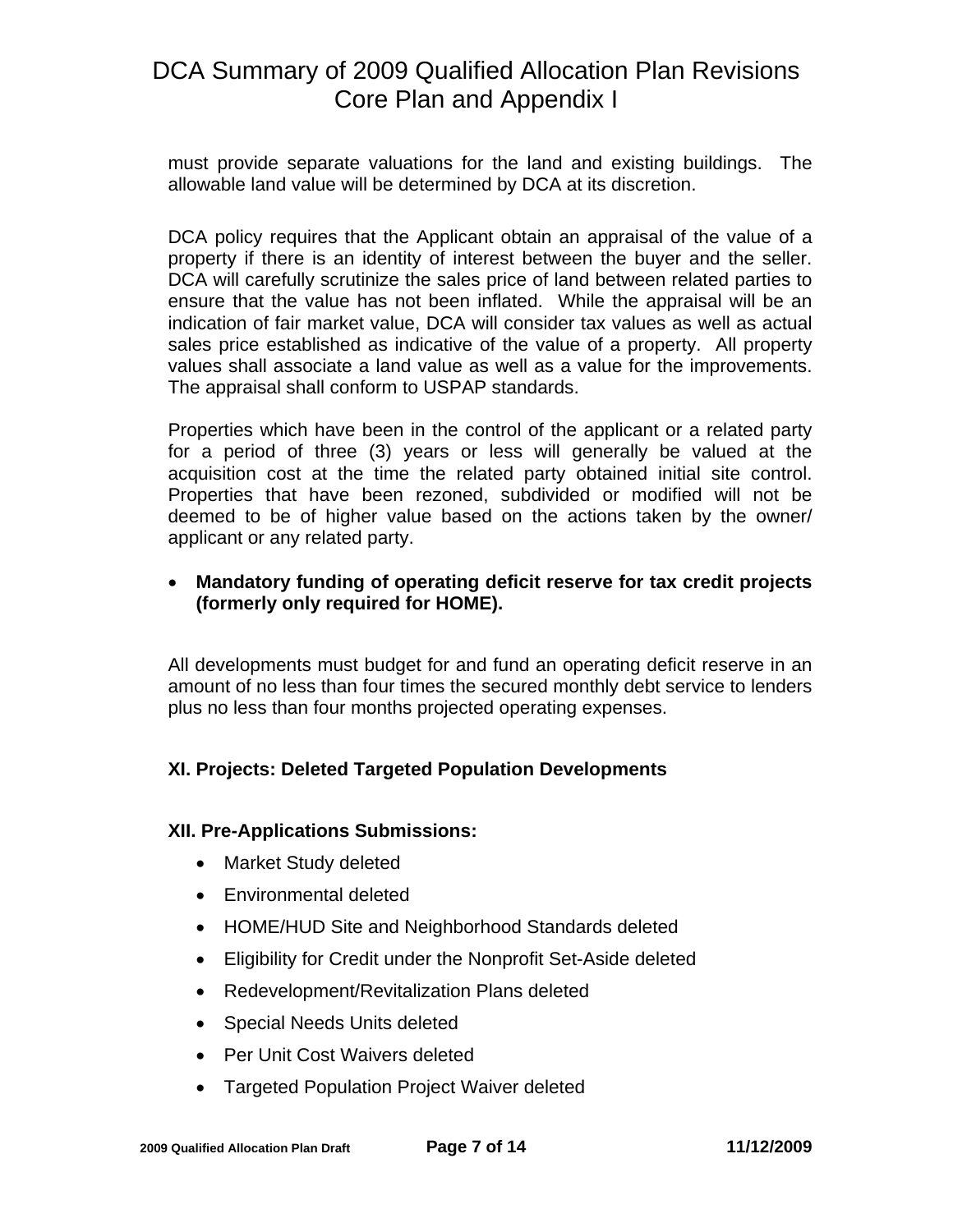- Energy Efficient Options Waiver deleted
- Services Requirement Waiver deleted
- Public Water/Sewer Requirements deleted
- 30% Boost for Green Building Added
- 20% Developer Fee for Rural sustainable projects added

### **Maximum Ownership Interests**

For Tier 1 Developers, the combined total Federal Credit from the 2009 competitive funding round cannot exceed one million nine hundred thousand dollars (\$1,900,000) and/or total HOME funding cannot exceed twenty five percent (25%) of the total HOME Loan resources available. This limitation applies to direct or indirect Ownership interests of all proposed Project Participants, except Syndicators. Once an applicant has been awarded projects that meet the above limits, all of that Applicant's lower scoring projects will be deemed ineligible. For nonprofit applicants, DCA will look at Executive Directors and common threads of effective control as well as whether different nonprofit entities have met DCA Experience requirements through the same individuals or entities.

### **XIII. Flexibility in scattered site projects for NSP recipients.**

DCA may approve scattered site projects with different parcel if the project has a NSP commitment. In reviewing these waivers, DCA will be looking at the Applicant's management plan for the project as well as whether there is a tenant ownership plan in place**.** 

### **XIV. Added Capacity requirement.**

**Adjustment of Maximum Number of Projects Allowed.** In the event an Owner/Developer fails to meet deadlines on projects, has a significant number of projects under development but not completed or experiencing a financial issue with regard to an existing project, DCA in its discretion, may elect to reduce the number of projects that can be awarded under the project cap.

### **XV. Clarified Clarification Period**

This clarification period will only be utilized for minor inconsistencies or to help DCA understand the overall project concept. It can not be used to modify a submitted application, provide documents or reports that were not in existence prior to Application Submission day.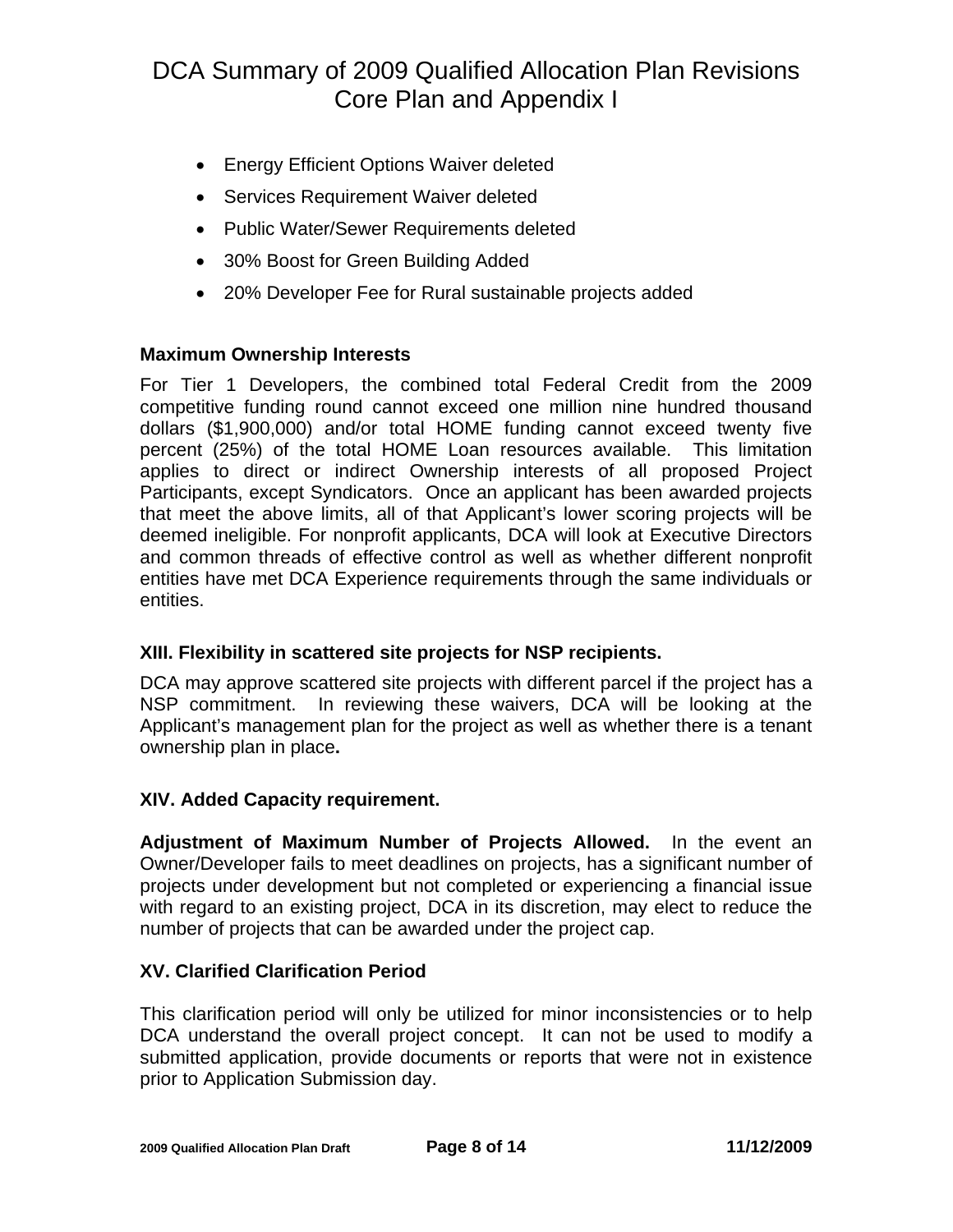### **XVI. Selection limitation.**

DCA reserves the right to limit the number of projects in a certain geographical area to ensure prompt lease up, increase the marketability of the project, and/or increase the likelihood of syndication of projects. DCA recognizes the importance of giving selected projects the maximum chance of success in difficult economic times.

#### **XVII. Tie Breaker significantly changed. Allowed DCA to use projects selected to determine selected projects in tie breaker category.**

In the event one or more projects have the same score, but DCA has insufficient resources to fund all of the projects having that score, the following priorities will be utilized to evaluate projects:

- Majority Special Needs Projects with DCA Permanent Supportive Housing Program funds
- Phased projects that have already had at least one phase selected for funding by DCA in a previous round
- HOPE VI, and other PHA sponsored projects that utilize Replacement Factor Funds and reduce public housing waiting lists
- Family Projects
- Projects that incorporate a high degree of sustainable and energy efficiency characteristics
- Historic Projects
- Projects that use least amount of DCA resources

The selection decision will consider these priorities as well as other practical considerations such as the geographic location of projects already selected for funding, the experience of the developers of each project, the number of projects already awarded to a developer, whether a tier one developer is identified on a project, applicant capacity, as well as the overriding policy considerations of funding. The selection of a project on the tiebreaker list is at DCA's discretion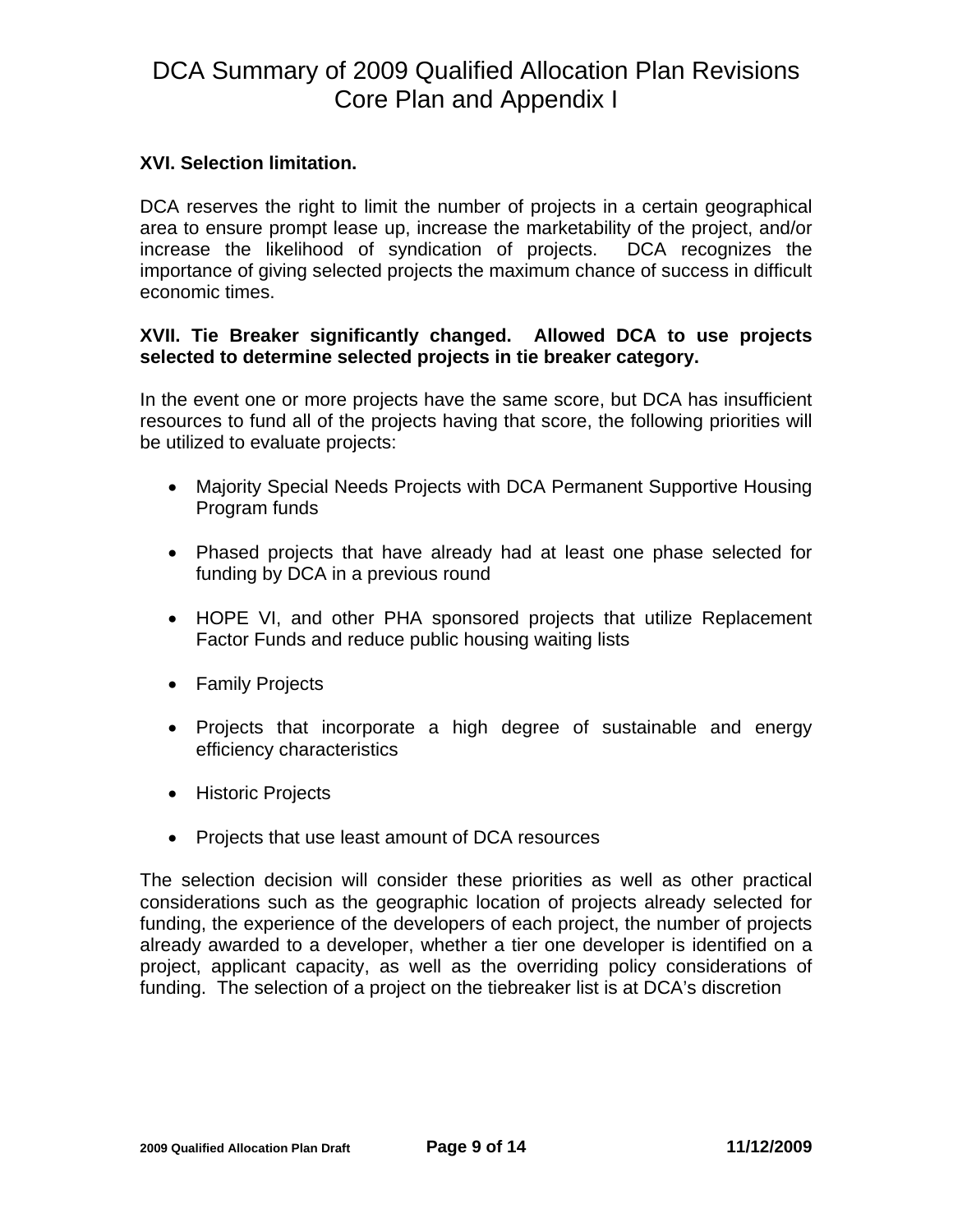### **Summary of Threshold Changes**

### **I. Market Study**

- Market study will now be ordered by Applicant and included in Application.
- DCA will also review certain information from its own data. Also limitations on projects selected for funding in same locality.

DCA will review the market study, rent rolls and project data of similar projects located in close proximity to the proposed project in determining whether the project will be able to achieve the desired lease up to be feasible.

DCA will also carefully analyze existing DCA projects located in close proximity to the proposed project to determine if selection of the project will have significant adverse financial impact on existing affordable housing inventory.

DCA will generally not fund two projects in the same locality with the exception that a new construction and occupied rehab may be selected.

In order to ensure that projects can achieve lease up quickly, DCA will not generally select a proposed project for an allocation if a project was awarded an initial allocation of credits between 2006 and 2008 and is located in close proximity to the proposed site and serving the same population (Family and Senior). "Close proximity" shall be defined in rural areas as the local government jurisdiction or ten miles, whichever is greater. Close proximity shall be defined in urban areas as a two mile radius. (Phased projects are excluded).

Although a project may be deemed marketable by the analyst, DCA may elect not to select the project for one or more of the following reasons:

- Generally, DCA will not select more than one new construction project in the same locality in a funding round.
- DCA may determine that the proposed project will have an adverse impact on its existing portfolio of projects either by delaying lease up or reducing occupancy.
- DCA may determine that changing market conditions may make the proposed site too risky for selection.

If more than one project is proposed for a particular area, DCA, in its sole discretion, will decide which one will be selected for funding. DCA will utilize but is not bound by the factors provided in the QAP.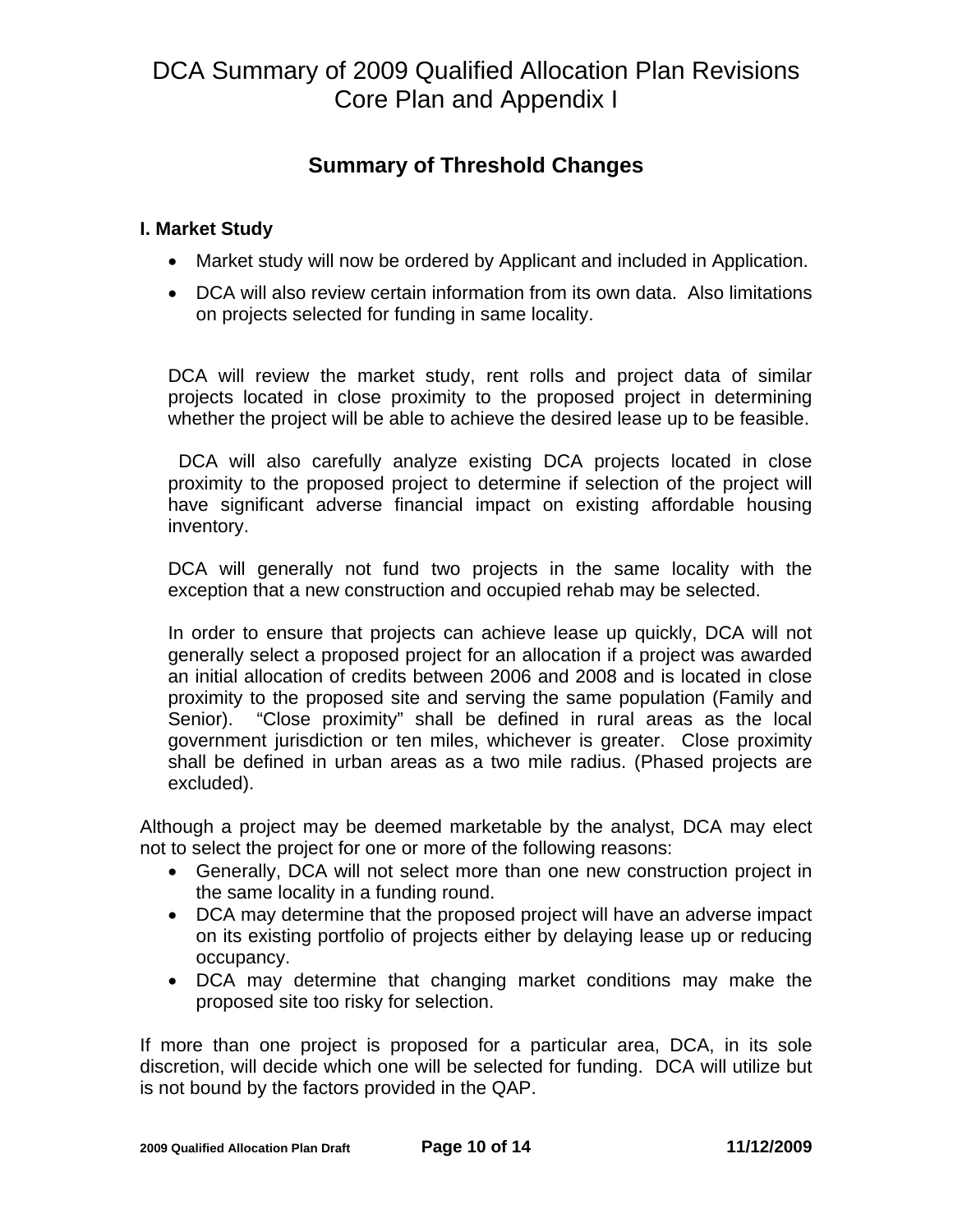### **II. Tightened rules regarding land values in transfers between related parties.**

Properties which have been in the control of the applicant or a related party for a period of three (3) years or less will generally be valued at the acquisition cost at the time the related party obtained initial site control. Properties that have been rezoned, subdivided or modified will not be deemed to be of higher value based on the actions taken by the owner/ applicant or any related party

Moved amenities and architectural requirements to Threshold. Applicants still pick, but choose among the list.

### **III. Capacity of Development Team Added as a Threshold item**

(a) **Lack of Capacity.** DCA requires that both the Ownership and Development team have the capacity to complete and manage any project that receives a tax credit award. In making the determination as to whether a team has the requisite capacity, DCA may determine that the following conditions are indicative of a lack of capacity of the proposed ownership and or development team:

- Litigation
- Bankruptcy
- Pending foreclosures
- Numerous projects funded that are failing to meet state deadlines for completion (whether in Georgia or another state)
- Insolvency

The decision that a project team does not have capacity can be made at the entity or principal level.

Added Four New Thresholds

### **IV. Threshold Designation of Tier One Developer Capacity**

DCA policy is to encourage the development of tax credit properties by experienced developers with strong financial backgrounds who have shown a commitment to Affordable Multifamily development and can successfully develop proposed tax credit properties within program requirements. Tier one designation is given to organizational entities and not individual developers. Tier one designation is also not available for turnkey developers. For the purposes of this designation, successfully develop means demonstrating outstanding experience developing/owning affordable housing projects using DCA- and non-DCA affordable housing government funded programs, a history of completing the construction of projects on time and within program requirements and strong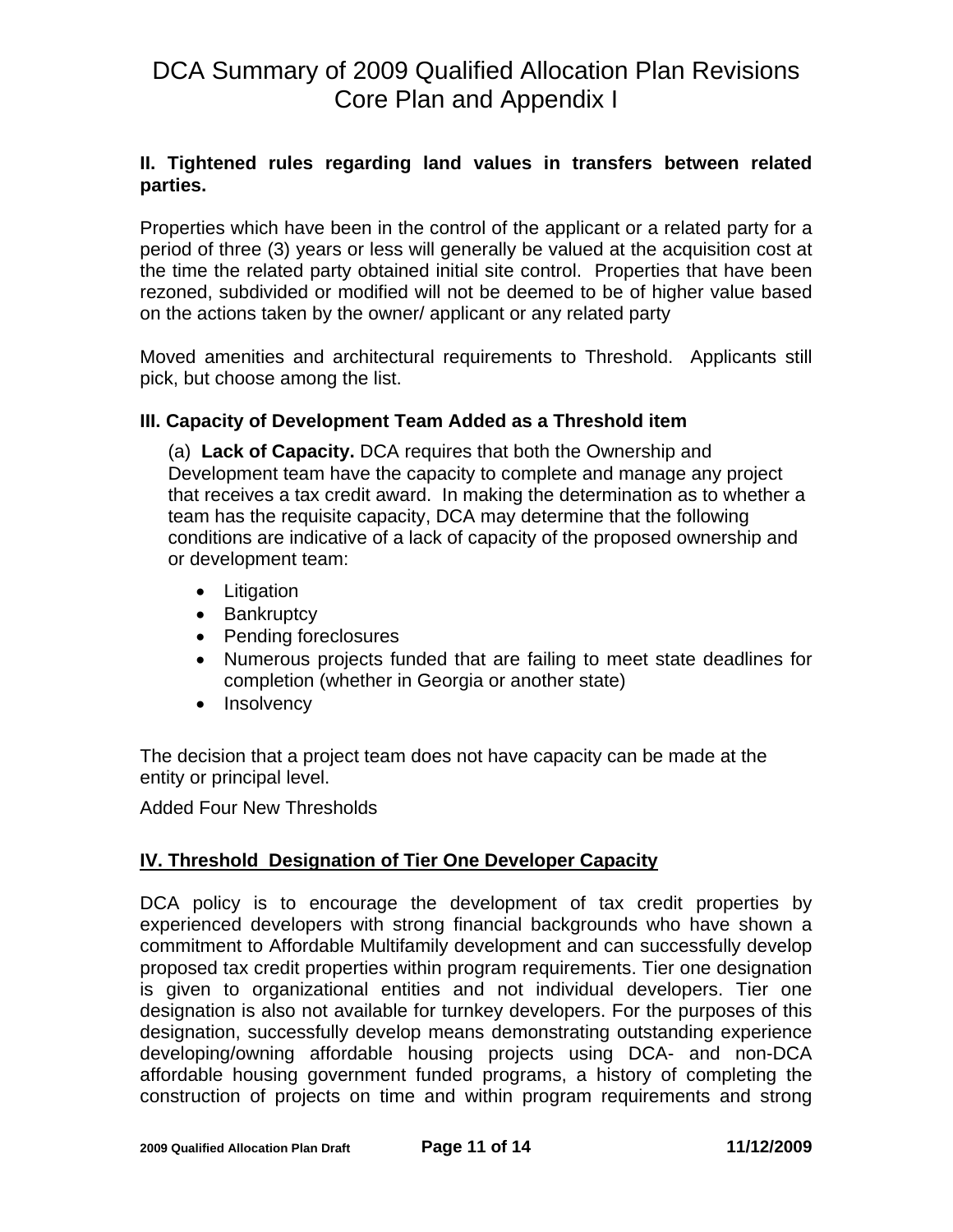financial capacity relative to development exposure. In order to claim these points, developers must agree to an expanded financial and structural review of their organization and experience in developing affordable housing. This review will require a higher level of external substantiation. In determining that an organization is a tier one developer, DCA will review the following:

- Past experience developing affordable housing using DCA programs. Properties presently in service and those under construction will be considered, and the quality and success of previous developments will be taken into account.
- DCA will also consider the applicant's technical ability to develop affordable housing development by reviewing the number of successful projects and the complexity of the financial structure of developed projects,
- The number of affordable units completed and the Developer's commitment to the longstanding success of the project and the program,
- The development capacity of the organization to complete construction of all current projects on time and within program requirements and application commitments.
- The financial capacity of the organization to ensure that construction will be completed on time and that work will be guaranteed for quality.
- Documentation of liquidity/working capital sufficient to carry the project through pre-development and net worth sufficient to provide applicable guarantees will be considered in determining the principals' financial capacity
- The financial liquidity and assets which will encourage the successful syndication of allocation credits in a timely manner. The financial viability of its organization as evidenced through successful development of projects.

Tier one developer entities must at a minimum show the following:

- Successful development of no less than 400 units of Georgia affordable housing in which the developer remained in the development for a minimum period of four years from the placed in service date or successful development of no less than 600 units of affordable housing in which the developer remained in the development for a minimum period of four years from the placed in service date
- Excellent credit history of the principals of the development entity
- Financial resources, stability and viability of the organization
- Excellent compliance history in owning and developing affordable housing programs (maximum DCA compliance score).
- Sufficient Liquidity to handle immediate cash needs during the development (\$100,000). Additional liquidity may be required based on DCA's review of the development exposure.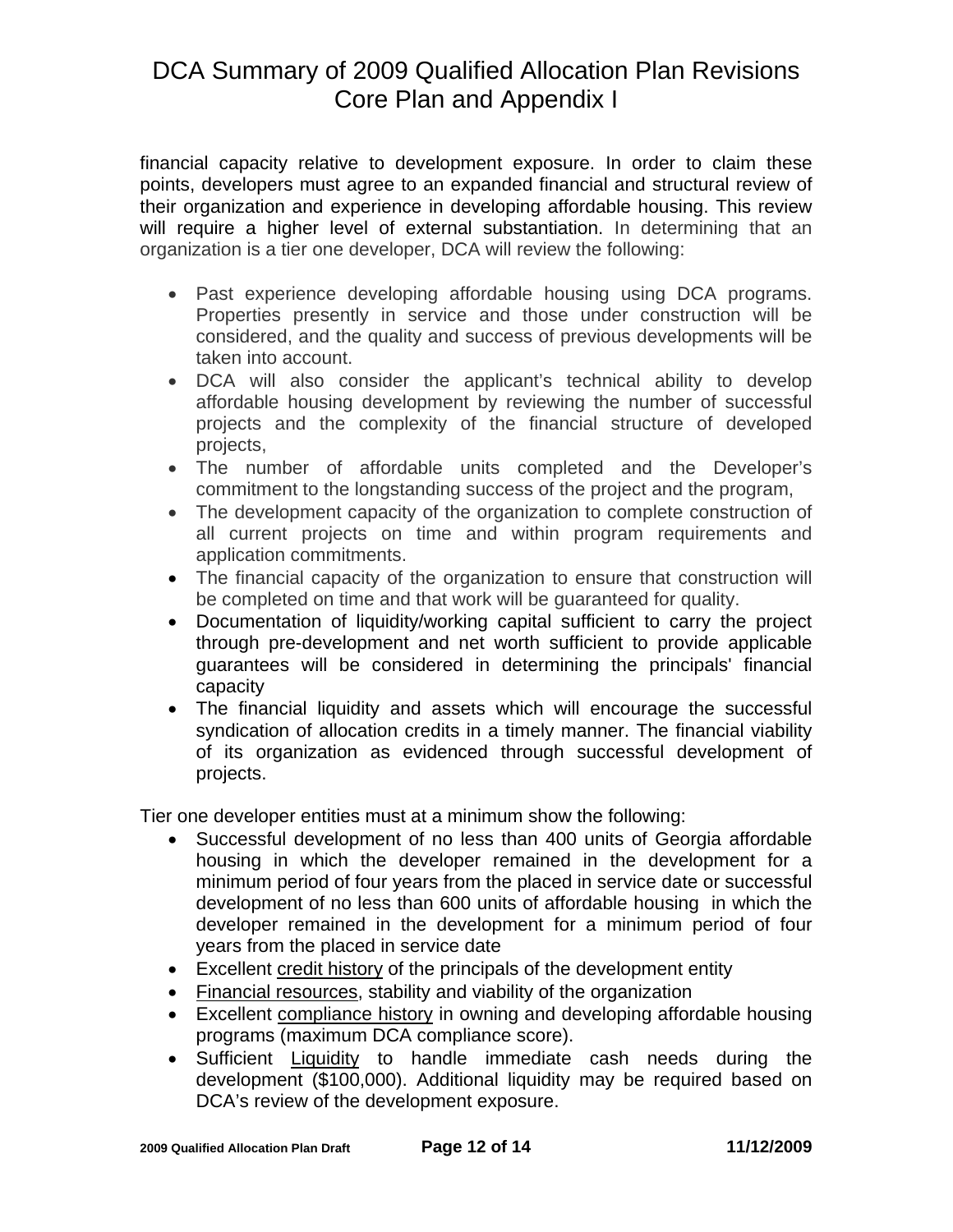- Sufficient experienced staff to act as project manager for each project under development. .
- No outstanding liabilities or judgments which might negatively impact the financial viability of the entity.

To be designated a tier one development entity, the following documentation must be submitted to DCA:

- 1. A brief narrative describing the experience of the organization with regard to development of subsidized affordable housing
- 2. A spreadsheet summary of all projects under construction in any state (or stage of completion), including their present status and expected completion date as well a schedule of projects in the pipeline with anticipated start dates.
- 3. Full organizational chart, staff roster and resumes of key development staff within the organization, focusing on their affordable housing development experience.
- 4. A spreadsheet summary of all projects funded in Georgia including their allocation date, placed and placed in service date;
- 5. A summary of all projects funded in a state other than Georgia including their allocation date, and placed in service date
- 6. A Credit Bureau report dated after January 1, 2009 for every/all owners and key members of the development entity;
- 7. Copy of financial statements for fiscal year 2007 and 2006 for the development entity
- 8. Financial statements on key principals.
- 9. Documentation of access to no less than \$100,000 of liquidity by the development entity A positive D&B report ordered by DCA.
- 10. At least two most recent audited fiscal year end financial statements for each project which the developer is using as successful experience for the required unit development
- 11. Certification that the development entity remained in the limited partnership entity for a minimum period of four years from the placed in service date.

### **V. Special Needs**

 Moved former Special Needs scoring to Threshold. Applicants required to submit a market plan to reach out to special needs tenants.

### **VI. Marketing to Special Need Populations**

This section is designed to foster development of affordable housing units for tenants with disabilities or homeless populations. Owners must demonstrate a willingness to initiate marketing of units to these populations. Each Applicant